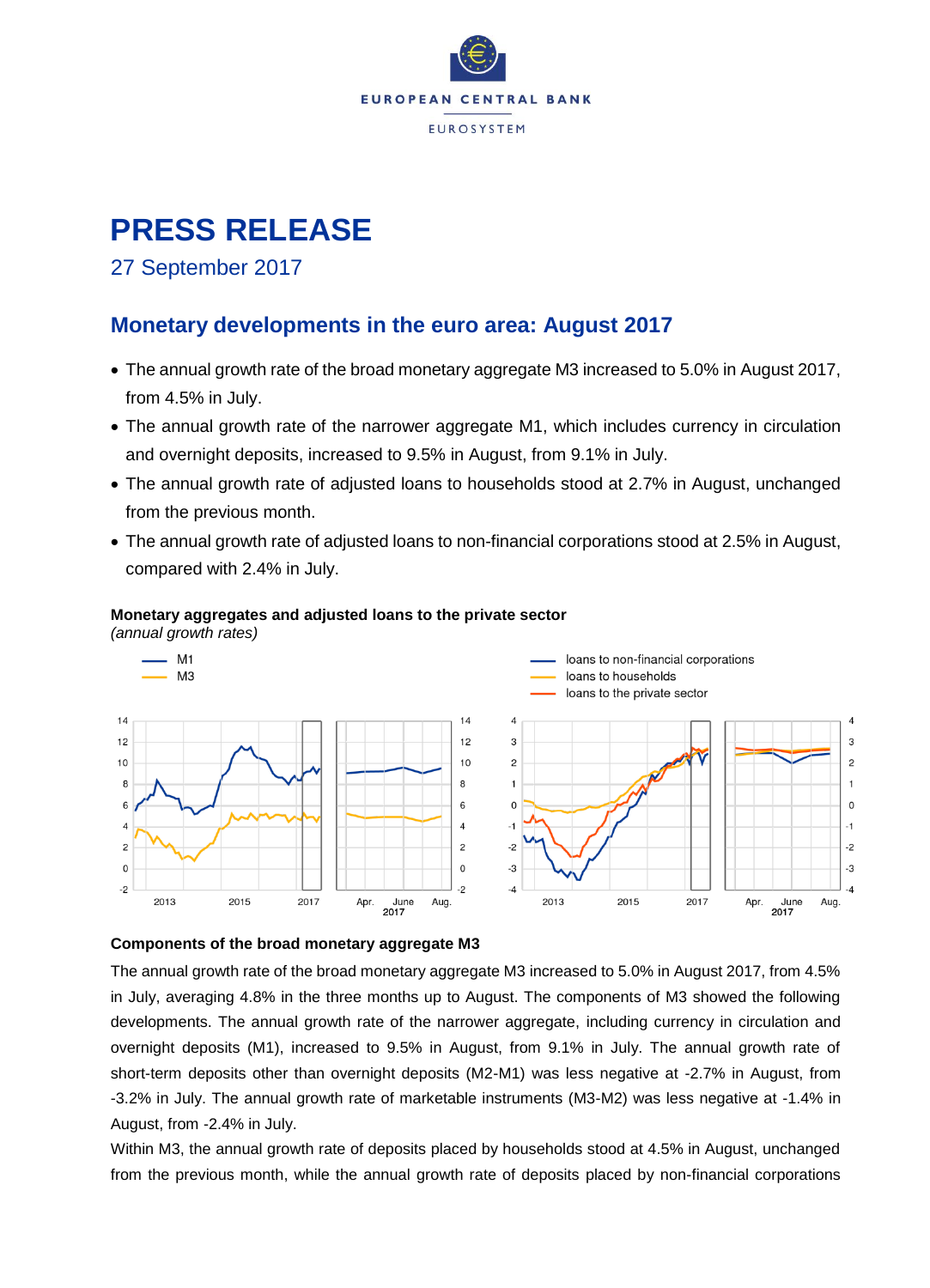increased to 8.1% in August, from 6.8% in July. Finally, the annual growth rate of deposits placed by non-monetary financial corporations (excluding insurance corporations and pension funds) increased to 6.4% in August, from 5.3% in July.

#### **Credit to euro area residents**

The annual growth rate of total credit to euro area residents stood at 4.2% in August 2017, unchanged from the previous month. The annual growth rate of credit to general government increased to 8.3% in August, from 7.6% in July, while the annual growth rate of credit to the private sector decreased to 2.8% in August, from 3.0% in July.

The annual growth rate of adjusted loans to the private sector (i.e. adjusted for loan sales, securitisation and notional cash pooling) stood at 2.7% in August, compared with 2.6% in July. In particular, the annual growth rate of adjusted loans to households stood at 2.7% in August, unchanged from the previous month, and the annual growth rate of adjusted loans to non-financial corporations stood at 2.5% in August, compared with 2.4% in July.

#### **Longer-term financial liabilities**

The annual growth rate of longer-term financial liabilities of the MFI sector stood at -0.8% in August 2017, compared with -0.9% in July.

#### **M3 and its counterparts**

The annual growth rate of the broad monetary aggregate M3 increased to 5.0% in August 2017. The contributions of M3 counterparts on the MFI balance sheet were as follows: longer-term financial liabilities contributed 0.5 percentage point, net external assets contributed -0.8 percentage point, credit to general government contributed 3.1 percentage points, and credit to the private sector contributed 3.2 percentage points; the remaining counterparts of M3 contributed -1.1 percentage points.



**Contribution of the M3 counterparts to the annual growth rate of M3**

*(percentage points)*

**European Central Bank** Directorate General Communications Global Media Relations Division, Sonnemannstrasse 20, 60314 Frankfurt am Main, Germany Tel.: +49 69 1344 7455, e-mail: [media@ecb.europa.eu,](mailto:media@ecb.europa.eu) website[: www.ecb.europa.eu](http://www.ecb.europa.eu/)

**Reproduction is permitted provided that the source is acknowledged.**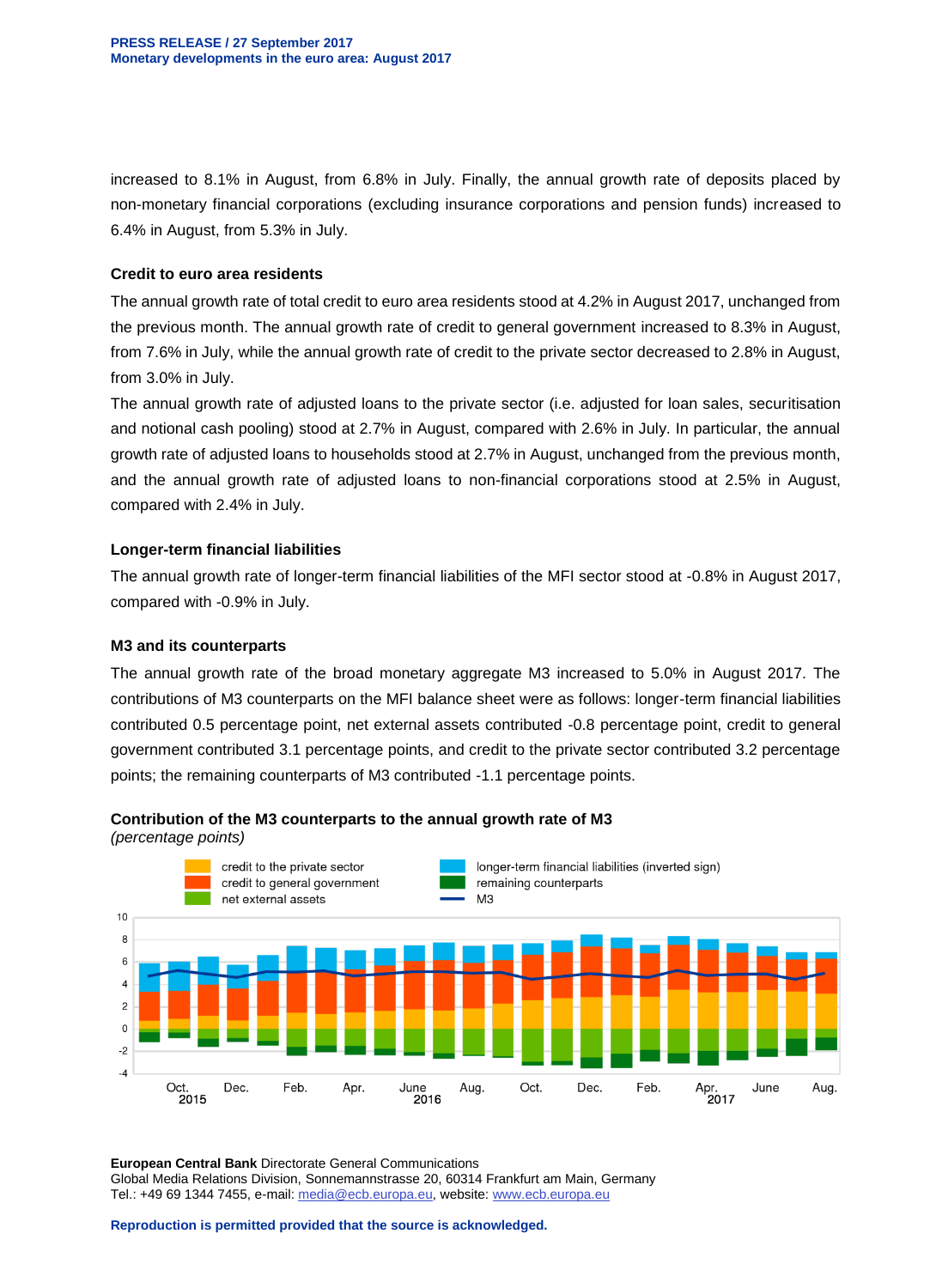#### **Notes:**

- Data in this press release are adjusted for seasonal and end-of-month calendar effects, unless stated otherwise.
- Private sector refers to euro area non-MFIs excluding general government.
- Further tables, statistical data and methodological notes, as well as the release calendar, are available on the ECB's website at<http://www.ecb.europa.eu/stats/money/aggregates/aggr/html/index.en.html>
- A set of tables showing euro area monetary developments and MFI balance sheets for the euro area and euro area countries, together with a user-friendly facility for downloading data, is available from the ECB's Statistical Data Warehouse at<http://sdw.ecb.europa.eu/reports.do?node=1000003503>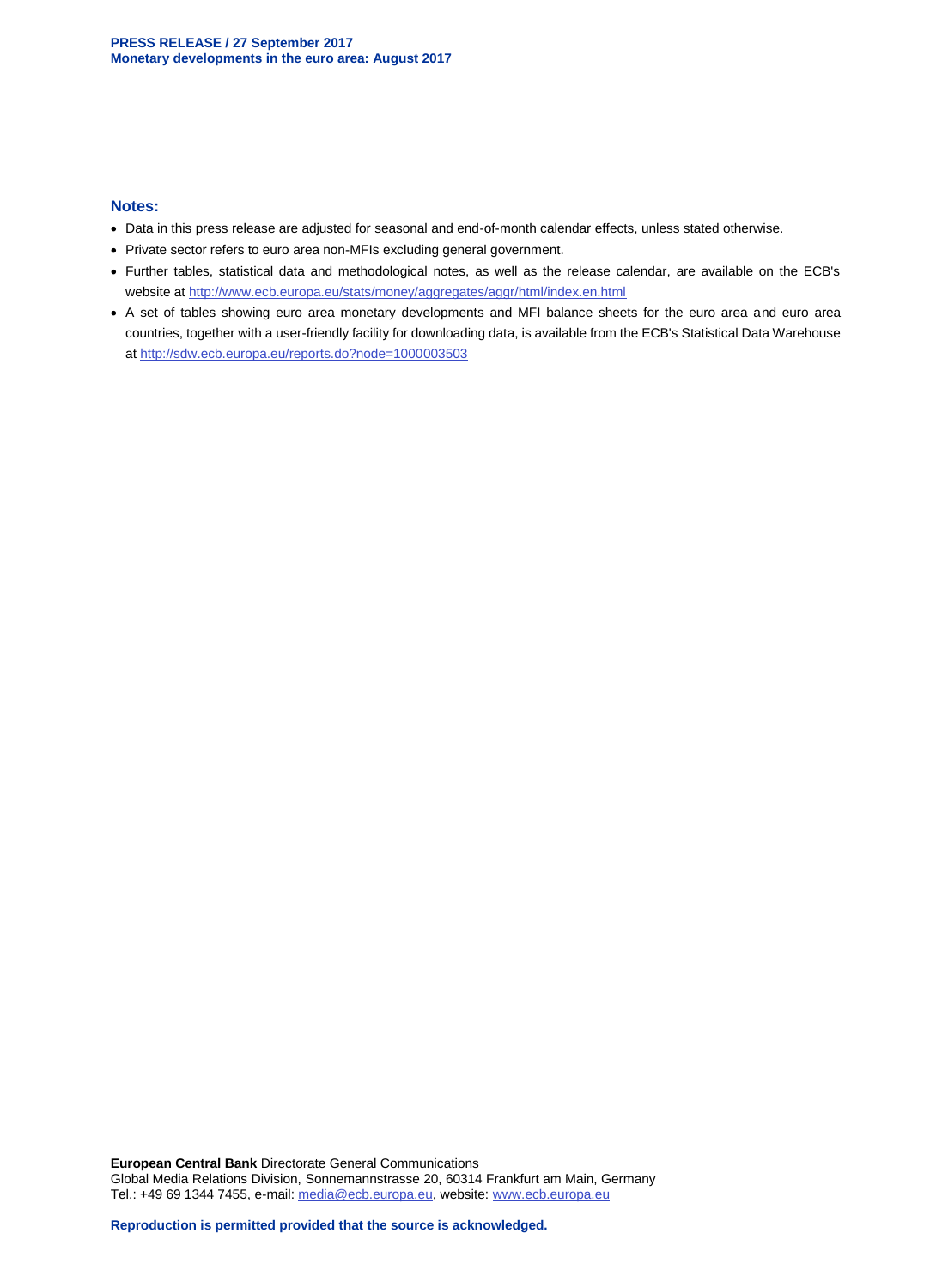#### 1 Monetary developments in the euro area: August 2017 (EUR billions and annual percentage changes; data adjusted for seasonal effects a))

|                                                                             | End-of-<br>month<br>level | <b>Monthly flow</b> |                   |                   | Annual growth rate |             |             |  |
|-----------------------------------------------------------------------------|---------------------------|---------------------|-------------------|-------------------|--------------------|-------------|-------------|--|
|                                                                             | Aug<br>2017               | Jun<br>2017         | Jul<br>2017       | Aug<br>2017       | Jun<br>2017        | Jul<br>2017 | Aug<br>2017 |  |
| <b>COMPONENTS OF M3</b>                                                     |                           |                     |                   |                   |                    |             |             |  |
| 1. M <sub>3</sub>                                                           | 11743                     | 56                  | 18                | 90                | 4.9                | 4.5         | 5.0         |  |
| 1.1. M2                                                                     | 11083                     | 62                  | 22                | 89                | 5.3                | 4.9         | 5.4         |  |
| $1.1.1.$ M1                                                                 | 7632                      | 61                  | 32                | 83                | 9.6                | 9.1         | 9.5         |  |
| Currency in circulation                                                     | 1099                      | 3                   | $-1$              | 6                 | 3.8                | 3.4         | 3.6         |  |
| Overnight deposits                                                          | 6532                      | 58                  | 33                | 78                | 10.6               | 10.1        | 10.6        |  |
| 1.1.2. Other short-term deposits (M2 - M1)                                  | 3451                      | 1                   | $-10$             | 6                 | $-3.0$             | $-3.2$      | $-2.7$      |  |
| Deposits with an agreed maturity of up to two years                         | 1246                      | -4                  | $-12$             | 1                 | $-9.4$             | $-10.0$     | $-9.1$      |  |
| Deposits redeemable at notice of up to three months                         | 2206                      | 5                   | 3                 | 5                 | 1.1                | 1.2         | 1.4         |  |
| 1.2. Marketable instruments (M3 - M2)                                       | 660                       | -6                  | $-4$              | 1                 | $-0.6$             | $-2.4$      | $-1.4$      |  |
| Repurchase agreements                                                       | 72                        | $-4$                | $-1$              | 6                 | $-18.6$            | $-18.5$     | $-10.6$     |  |
| Money market fund shares                                                    | 517                       | -3                  | $-2$              | 4                 | 5.0                | 3.7         | 5.6         |  |
| Debt securities issued with a maturity of up to two years                   | 71                        | $\mathbf{1}$        | $-1$              | -9                | $-13.9$            | $-19.7$     | $-28.6$     |  |
| <b>COUNTERPARTS OF M3</b>                                                   |                           |                     |                   |                   |                    |             |             |  |
| <b>MFI liabilities:</b>                                                     |                           |                     |                   |                   |                    |             |             |  |
| 2. Holdings against central government b)                                   | 352                       | $-14$               | 26                | 30                | $-8.2$             | $-2.4$      | 9.2         |  |
| 3. Longer-term financial liabilities vis-a-vis<br>other euro area residents | 6729                      | -8                  | 1                 | 1                 | $-1.2$             | $-0.9$      | $-0.8$      |  |
| 3.1. Deposits with an agreed maturity of over two years                     | 1981                      | -8                  | $-11$             | -8                | $-4.0$             | $-4.1$      | $-4.2$      |  |
| 3.2. Deposits redeemable at notice of over three months                     | 63                        | $\mathbf 0$         | $-1$              | $-1$              | $-10.8$            | $-11.4$     | $-11.7$     |  |
| 3.3. Debt securities issued with a maturity of over two years               | 2040                      | -5                  | 5                 | -9                | $-3.7$             | $-2.7$      | $-2.8$      |  |
| 3.4. Capital and reserves                                                   | 2645                      | 5                   | 8                 | 19                | 3.4                | 3.5         | 3.9         |  |
| <b>MFI</b> assets:                                                          |                           |                     |                   |                   |                    |             |             |  |
| 4. Credit to euro area residents                                            | 17531                     | 15                  | 75                | 55                | 4.4                | 4.2         | 4.2         |  |
| 4.1. Credit to general government                                           | 4539                      | $-17$               | 35                | 40                | 8.1                | 7.6         | 8.3         |  |
| Loans                                                                       | 1059                      | $-2$                | $-7$              | $\mathbf 0$       | $-3.7$             | $-4.1$      | $-3.9$      |  |
| Debt securities                                                             | 3465                      | $-15$               | 41                | 40                | 12.5               | 11.9        | 12.7        |  |
| Equity $c$ )<br>4.2. Credit to the private sector $\mathsf{d}$ )            | 14<br>12992               | $\mathbf 0$<br>32   | $\mathbf 0$<br>40 | $\mathbf 0$<br>15 | 5.7<br>3.1         | 4.9<br>3.0  | 5.3<br>2.8  |  |
| Loans <sup>e)</sup>                                                         | 10761                     | 9                   | 26                | 34                | 2.4                | 2.3         | 2.5         |  |
| Adjusted loans f)                                                           | 11084                     | 12                  | 48                | 23                | 2.5                | 2.6         | 2.7         |  |
| Debt securities                                                             | 1443                      | 4                   | 18                | $-15$             | 7.2                | 7.5         | 6.0         |  |
| Equity and non-money market fund investment fund shares                     | 788                       | 19                  | $-4$              | $-5$              | 6.5                | 5.7         | 2.7         |  |
| 5. Net external assets                                                      | 1028                      | 9                   | 39                | -18               |                    |             |             |  |
| 6. Other counterparts of M3 (residual)<br>of which:                         | 266                       | 9                   | -69               | 84                |                    |             |             |  |
| 6.1. Repos with central counterparties (liabilities) <sup>c)</sup>          | 124                       | $-8$                | $-26$             | -4                | $-30.7$            | $-35.6$     | $-38.2$     |  |
| 6.2. Reverse repos to central counterparties (assets) <sup>c)</sup>         | 69                        | 5                   | $-33$             | -7                | $-22.6$            | $-39.5$     | $-48.0$     |  |

a) Figures may not add up due to rounding. The information in this table is based on consolidated balance sheet statistics reported by monetary financial institutions (MFIs).<br>These include the Eurosystem, credit institutio

c) The series is not adjusted for seasonal effects. d) Private sector refers to euro area non-MFIs excluding general government.

e) For further breakdowns see Table 4.<br>f) Adjusted for loan sales and securitisation (resulting in derecognition from the MFI statistical balance sheet) as well as for positions arising from notional cash pooling services provided by MFIs.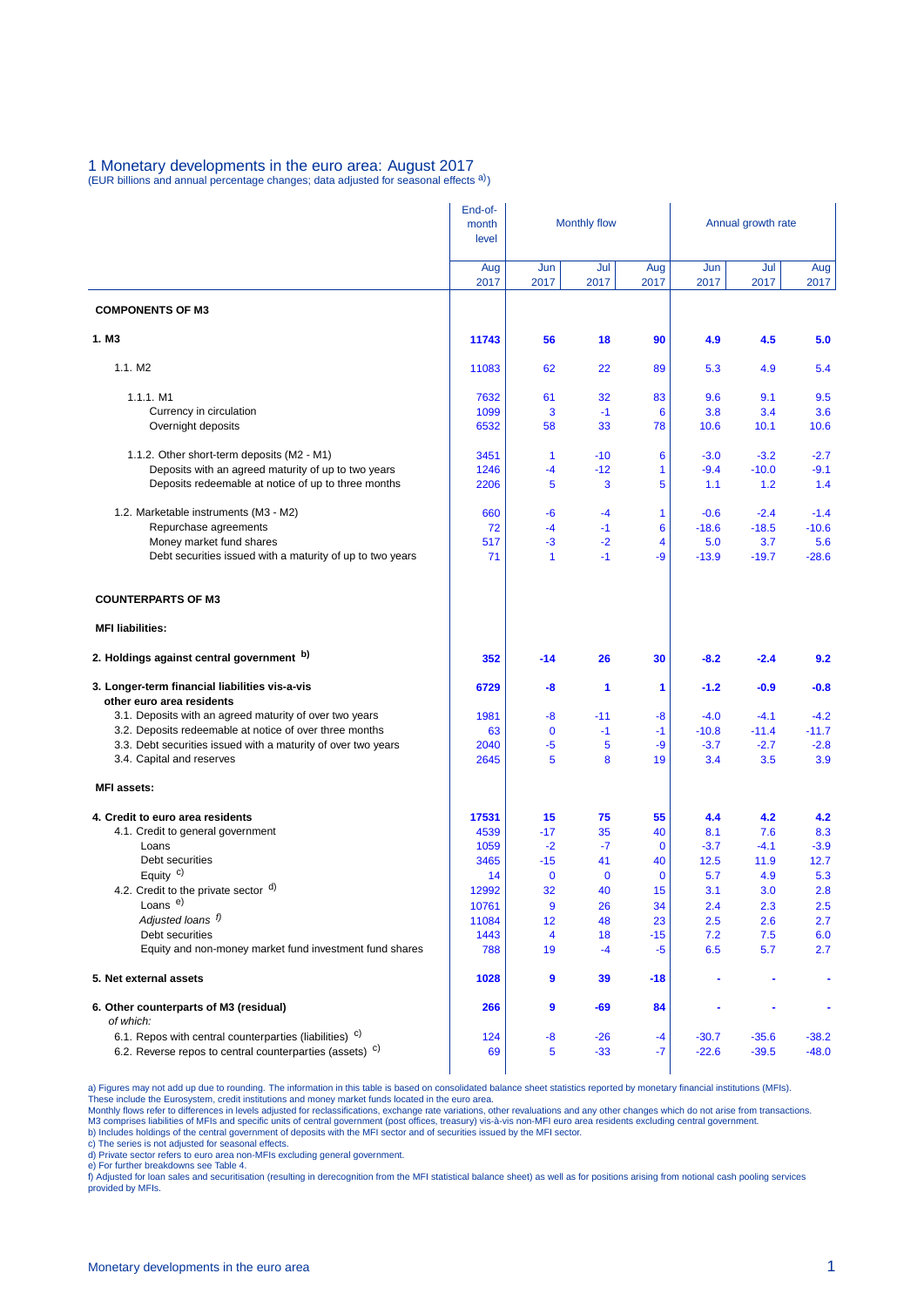### 2 Breakdown of deposits in M3 by holding sector and type: August 2017<br>(EUR billions and annual percentage changes; data adjusted for seasonal effects <sup>a)</sup>)

|                                                                                                                               | End-of-<br>month<br>level | Monthly flow            |                |             | Annual growth rate |             |             |  |
|-------------------------------------------------------------------------------------------------------------------------------|---------------------------|-------------------------|----------------|-------------|--------------------|-------------|-------------|--|
|                                                                                                                               | Aug<br>2017               | Jun<br>2017             | Jul<br>2017    | Aug<br>2017 | Jun<br>2017        | Jul<br>2017 | Aug<br>2017 |  |
| <b>BREAKDOWN OF DEPOSITS IN M3</b>                                                                                            |                           |                         |                |             |                    |             |             |  |
| <b>Total deposits</b>                                                                                                         | 10056                     | 55                      | 22             | 90          | 5.2                | 4.9         | 5.5         |  |
| 1. Deposits placed by households b)                                                                                           | 6228                      | 16                      | 10             | 27          | 4.9                | 4.5         | 4.5         |  |
| 1.1. Overnight deposits                                                                                                       | 3602                      | 19                      | 13             | 29          | 10.7               | 10.1        | 9.9         |  |
| 1.2. Deposits with an agreed maturity of up to two years                                                                      | 589                       | $-6$                    | $-5$           | $-4$        | $-12.4$            | $-12.6$     | $-12.4$     |  |
| 1.3. Deposits redeemable at notice of up to three months                                                                      | 2034                      | 3                       | $\overline{2}$ | 3           | 1.4                | 1.4         | 1.4         |  |
| 1.4. Repurchase agreements                                                                                                    | $\overline{2}$            | $\mathbf{0}$            | $\mathbf 0$    | $\Omega$    | $-25.5$            | $-30.3$     | $-29.2$     |  |
| 2. Deposits placed by non-financial corporations                                                                              | 2206                      | 26                      | $-15$          | 30          | 8.4                | 6.8         | 8.1         |  |
| 2.1. Overnight deposits                                                                                                       | 1793                      | 23                      | $-11$          | 33          | 11.6               | 9.7         | 11.4        |  |
| 2.2. Deposits with an agreed maturity of up to two years                                                                      | 287                       | $\mathbf{1}$            | $-4$           | $-3$        | $-3.9$             | $-5.3$      | $-5.2$      |  |
| 2.3. Deposits redeemable at notice of up to three months                                                                      | 120                       | 1                       | $\mathbf 0$    | 1           | 0.3                | 1.0         | 1.6         |  |
| 2.4. Repurchase agreements                                                                                                    | 6                         | $\mathbf 0$             | $\mathbf 0$    | $\Omega$    | $-21.3$            | $-24.4$     | $-29.1$     |  |
| 3. Deposits placed by non-monetary financial corporations<br>excluding insurance corporations and pension funds <sup>c)</sup> | 1000                      | 9                       | 20             | 15          | 3.2                | 5.3         | 6.4         |  |
| 3.1. Overnight deposits                                                                                                       | 713                       | 11                      | 23             | $-1$        | 10.5               | 14.3        | 13.0        |  |
| 3.2. Deposits with an agreed maturity of up to two years                                                                      | 216                       | $\overline{2}$          | $-2$           | 9           | $-9.7$             | $-10.2$     | $-6.2$      |  |
| 3.3. Deposits redeemable at notice of up to three months                                                                      | 21                        | $\mathbf{1}$            | $\mathbf 0$    | 1           | $-11.2$            | $-13.2$     | $-2.3$      |  |
| 3.4. Repurchase agreements <sup>c)</sup>                                                                                      | 49                        | $-5$                    | $-1$           | 5           | $-19.1$            | $-22.1$     | $-11.5$     |  |
| 4. Deposits placed by insurance corporations and<br>pension funds                                                             | 202                       | $\overline{2}$          | $-4$           | 9           | $-5.1$             | $-8.9$      | $-4.2$      |  |
| 5. Deposits placed by other general government                                                                                | 420                       | $\overline{\mathbf{2}}$ | 11             | 9           | 5.4                | 6.8         | 9.0         |  |

a) Figures may not add up due to rounding. The information in this table is based on consolidated balance sheet statistics reported by monetary financial institutions (MFIs).<br>These include the Eurosystem, credit institutio